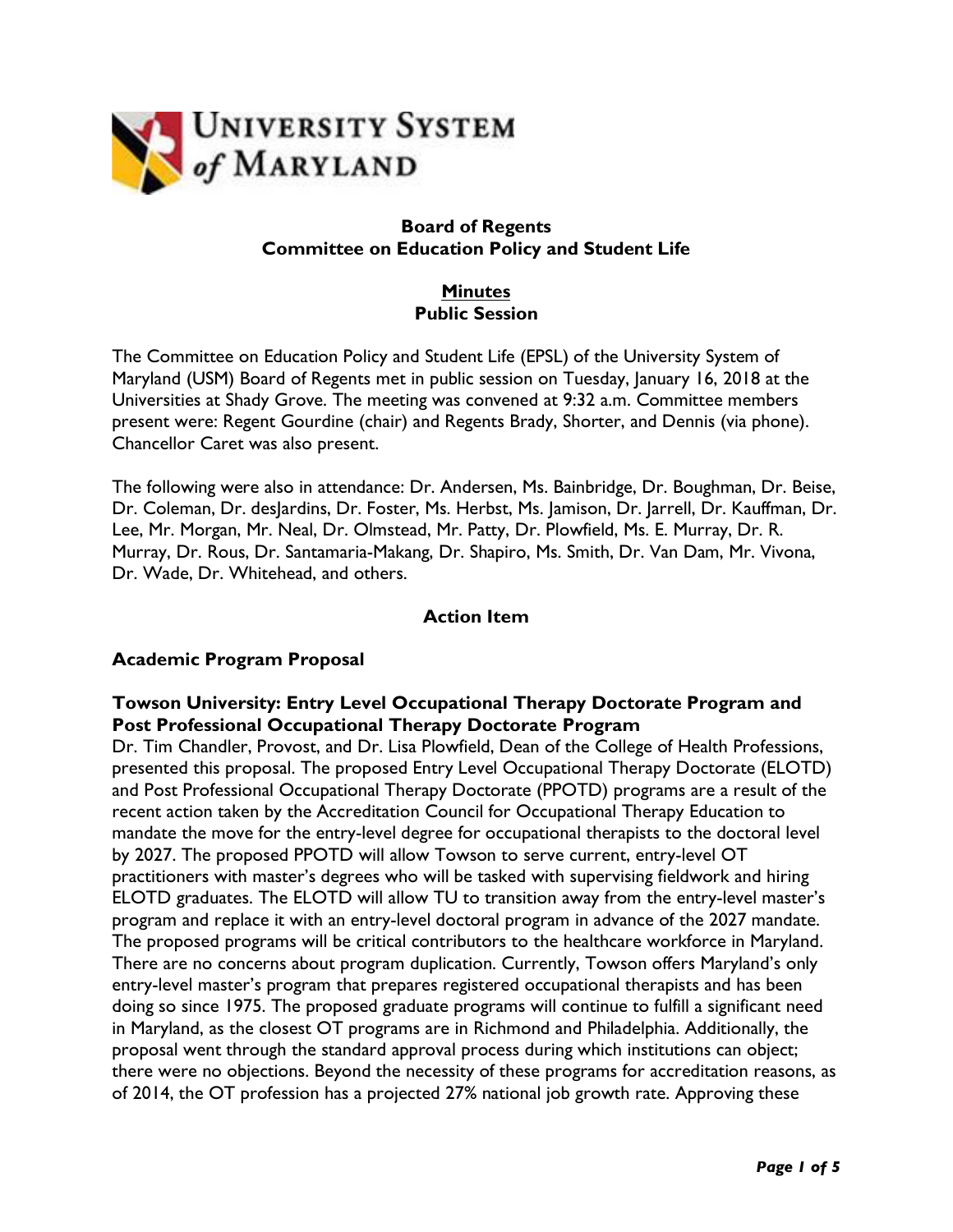programs will allow for continuity in TU's highly-ranked program, keep occupational therapists in the state, and meet rehabilitation and healthcare needs within the community. Since resources are already tied to the current OT program, no additional resources are needed for the proposed programs. Reallocations will cover costs.

The Chancellor recommends that the Committee on Education Policy and Student Life recommend that the Board of Regents approve the proposal from Towson University to establish an Entry Level Occupational Therapy Doctorate (ELOTD) Program. The motion was moved by Regent Brady, seconded by Regent Dennis, and unanimously approved.

The Chancellor recommends that the Committee on Education Policy and Student Life recommend that the Board of Regents approve the proposal from Towson University to establish a Post Professional Occupational Therapy Doctorate (PPOTD) Program. The motion was moved by Regent Brady, seconded by Regent Dennis, and unanimously approved.

#### **Information Items**

#### **University System of Maryland Strategic Plan Update**

Ms. Ellen Herbst, Vice Chancellor for Administration and Finance, and Dr. Anthony Foster, Associate Vice Chancellor for Accountability and Planning, presented this update. Understanding that strategic plans should not be static and following guidance provided by the regents and USM presidents at the Board's November 2016 budget retreat, USM staff have worked to update and refresh the current USM strategic plan through the 2018-2020 timeframe. The refresh builds on progress achieved under the current USM plan (i.e., goals regarding STEM; company startups; and course redesign), but other goals needed revisiting. Specifically, goals and strategies tied to bachelor's degree completion, STEM degree completion, technology transfer and commercialization, stewardship, and effectiveness and efficiency were reviewed and updated. In addition to updating the aforementioned goals, the USM leadership and stakeholders found it important to address societal changes that have occurred since the current plan was adopted in 2010. Subsequently, the most significant change to the strategic plan is the introduction of a theme focused on promoting and enhancing greater equity, diversity, inclusion, and civic engagement among all students, faculty, and staff. Other additions to the plan include goals and strategies addressing needs and opportunities in Baltimore, advances in academic innovation and efficiency and effectiveness, and new economic development opportunities. Congratulating the System on progress already made and on identifying important new or refreshed goals, Regent Brady asked that the inclusion, diversity, and civic engagement goal be more directed and include the importance of diversity of thought. Regent Shorter also asked that disability support services and accessibility be acknowledged. Further, he suggested that we determine ways to assess the System's and institutions' progress on various goals and that the goals should have more specificity in order to help make determinations about progress and that a report, ultimately, be presented to the regents. Regent Gourdine and others noted the need for clarity on the definition of and assessment(s) of "systemness". Chancellor Caret shared that he is working with the presidents to determine how to most effectively engage in systemness while maintaining unique institutional personalities.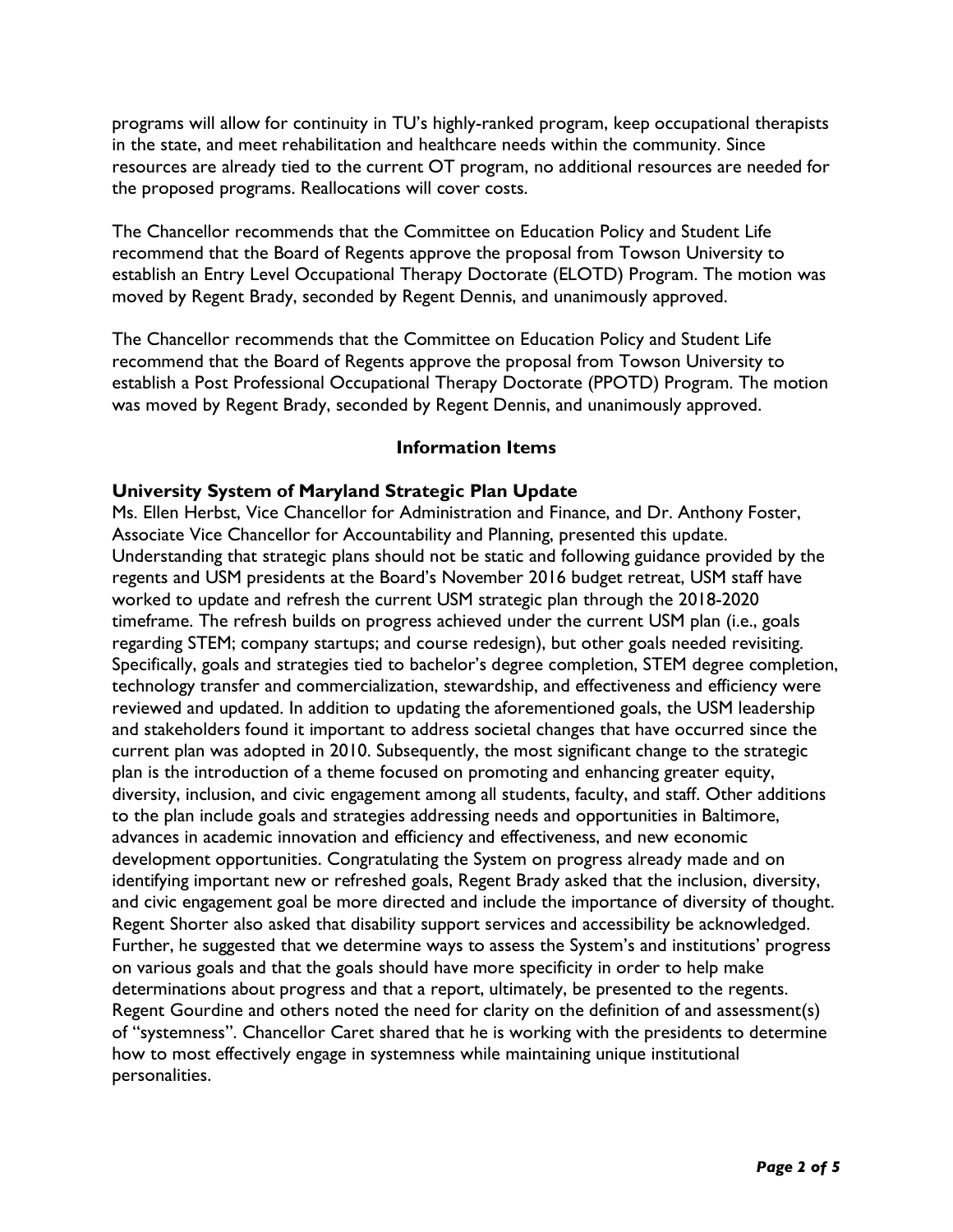Drafts of the refreshed strategic plan goals and the executive summary were shared with the Council of University System Presidents in November 2017 and January 2018. Dr. Foster, the USM institutional research team, and Mr. Jeff Neal, Vice Chancellor for Communications and Marketing, were recognized for their important roles in the strategic plan update and communications plan. A full draft of the refreshed strategic plan and the executive summary will be available on the USM website.

# **Maryland Center for Computing Education**

Dr. Nancy Shapiro, Associate Vice Chancellor for Education and Outreach, presented this report. With the support of grants and in coordination with the USM Office of Academic and Student Affairs and engagement of the campuses (especially UMBC and UMCP), the Maryland State Department of Education and other partners, have acknowledged and studied the consequences of a lack of computer science teachers. To ensure Maryland's P-12 students have access to computer science courses in elementary, middle, and high schools, and to enhance the preparation of students who may wish to focus on computer science in college, the state needs much better prepared elementary and secondary education teachers. Governor Hogan responded to this need by proposing legislation, the Achieving Computer Science Collaborations for Employing Students Statewide (ACCESS) Act of 2018. The proposed legislation would require MSDE to adopt content standards for computer science education. The legislation would also formally establish the Maryland Center for Computing Education (MCCE). The Center will assist local schools and partner organizations to increase student exposure to computer science and computational thinking by supporting existing teachers and developing education supports and resources. The framework and proposed goals for MCEE were shared. The Board of Regents Policy for the Establishment and Review of Centers and Institutes in the USM (IV-1.00) requires chancellor approval for the creation of any center that is multi-institutional and BOR approval for the establishment of any center that is not based at an institution. Therefore, the Committee received this report in preparation for their formal approval for the naming of the Maryland Center for Computing Education at the USM, which will be sought once the legislative process is complete. Regent Brady commended this effort, and the regents look forward to an update upon the conclusion of the legislative session.

# **Update: Kirwan Commission on Innovation and Excellence in Education**

Chancellor Robert Caret presented this update. The Commission on Innovation and Excellence in Education (also known as the Kirwan Commission and chaired by Chancellor Emeritus Kirwan) was appointed in June 2016 with the dual charge of:

- (1) reviewing the current education financing formula (Bridge To Excellence in Public Schools Act, Thornton Commission) and
- (2) making policy recommendations to ensure that Maryland public schools would perform comparably to the best schools in the world.

With many implications for students' preparation for higher education and teacher preparation and training, higher education is represented on the Commission by Chancellor Robert Caret, with assistance from Dr. Nancy Shapiro. The Commission will make policy recommendations in January 2018 and will do an intensive cost analysis of the recommendations over the next few months. The Commission will also make recommendations for legislative and policy initiatives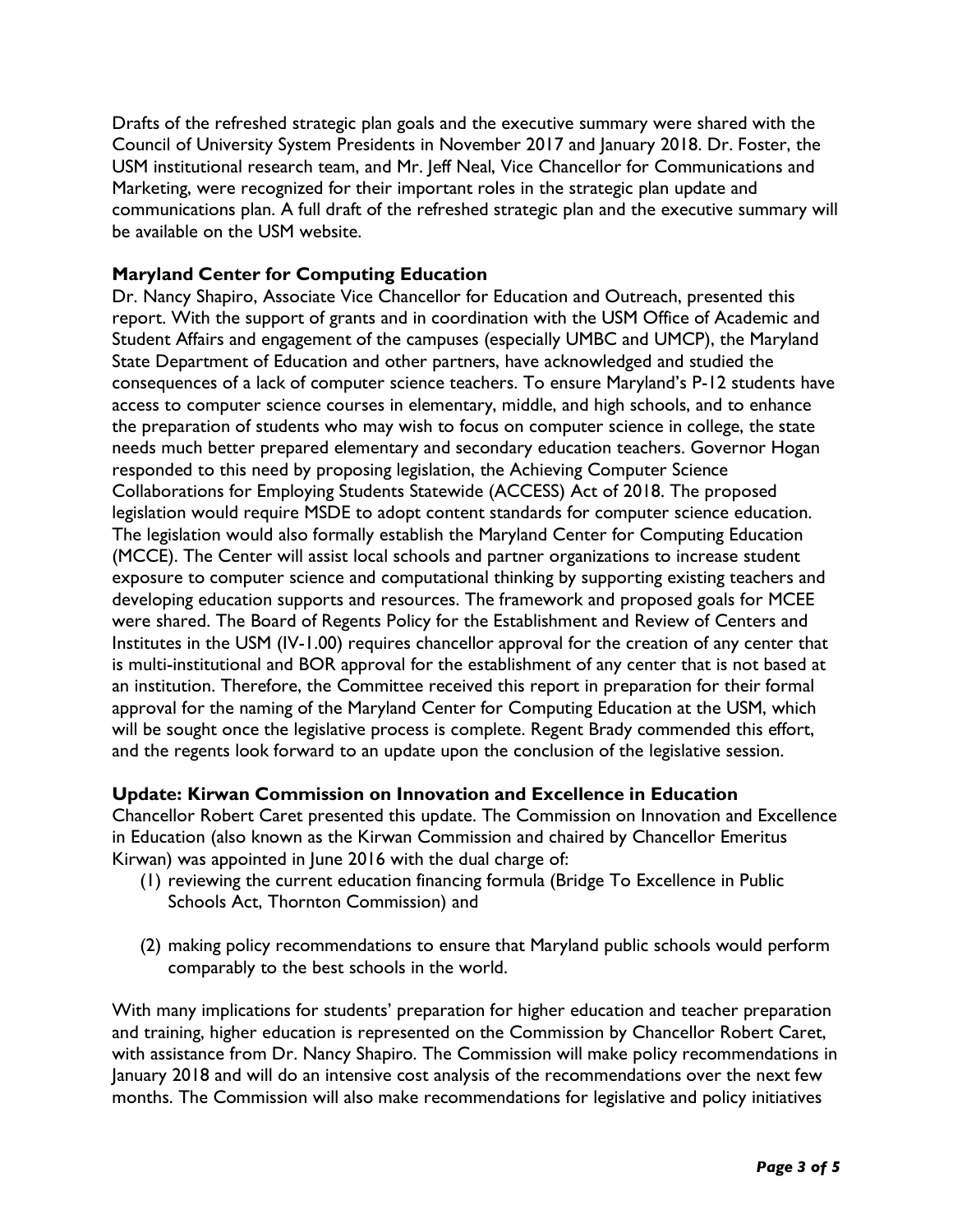to increase the availability of innovative educational opportunities (guided by the National Center on Education and the Economy's nine building blocks for high-performing school systems - http://ncee.org/wp-content/uploads/2015/07/9-blocksv011217.pdf) and for strategies to make funding for State public education adequate and equitable. Chancellor Caret also shared the Commission membership, the consultants for the two goals of the Commission, insight into international and national gap analyses, lessons learned, and areas of consensus for work to be done. Workgroups are in place to bring recommendations into reality, and there is focus on how to phase in recommendations and to fully understand fiscal implications. The Commission's complete report and recommendations are expected in the second quarter of 2018. The regents commended the Commission on its work. In response to questions from Regent Brady and Regent Shorter, Chancellor Caret noted that principal training and the process by which recommendations will be implemented are being considered. Regent Shorter also asked the USM to consider what we're already doing and could be doing to address these issues. Chancellor Caret offered some programs (UTEACH and teaching academies) that exist within the USM and noted that focus on such programs and activities will continue.

#### **Results of Periodic Reviews of Academic Programs**

Dr. Antoinette Coleman, Associate Vice Chancellor for Academic Affairs, presented this report. Existing academic programs are required to be reviewed every seven years. A format for the reports is standardized and includes information on enrollments and degrees awarded, internal and external reviews, and institutional recommendations and actions. The periodic program review process includes an internal self-study that is conducted by the program at the departmental level and reviewed by external reviewers. The respective dean and the provost review the recommendations and draft full report prior to submission for additional review by staff in the USM Office of Academic and Student Affairs. Comments are shared with the institutions for appropriate action prior to final submission to the Chancellor. Institutional action plans are decided upon primarily by the provost or dean, both of whom are responsible to monitor academic quality and productive use of resources.

During this cycle, 92 programs were reviewed, and ten successful program accreditation reviews took place. The clear majority of the programs that were reviewed are strong and continue to build, but five programs were identified as having low degree productivity. Institutional teams have already implemented focused strategies for increasing enrollment and degree productivity and have identified comprehensive timelines for improvements. Coppin, UMB, and UMES did not have programs under review.

Regent Brady asked how long low degree productivity programs should be allowed to exist, and he shared that he believes an end should be identified. Regent Shorter agreed, suggesting the creation of a policy or standard practice that establishes how long low degree productivity programs would be allowed to exist. Provosts and associate provosts from several institutions noted a variety of factors that help determine a program's viability and other considerations to be made when determining the fate of a program. Those points include the overall health and strength of the program, maintaining graduate programs to attract high-quality faculty, the diversity of the faculty, trends over several years, and competition that may exist and may be contributing to lower enrollment. The provosts, Dr. Coleman, and Dr. Boughman noted the great extent to which this review is a good motivator, as it identifies weaker elements of